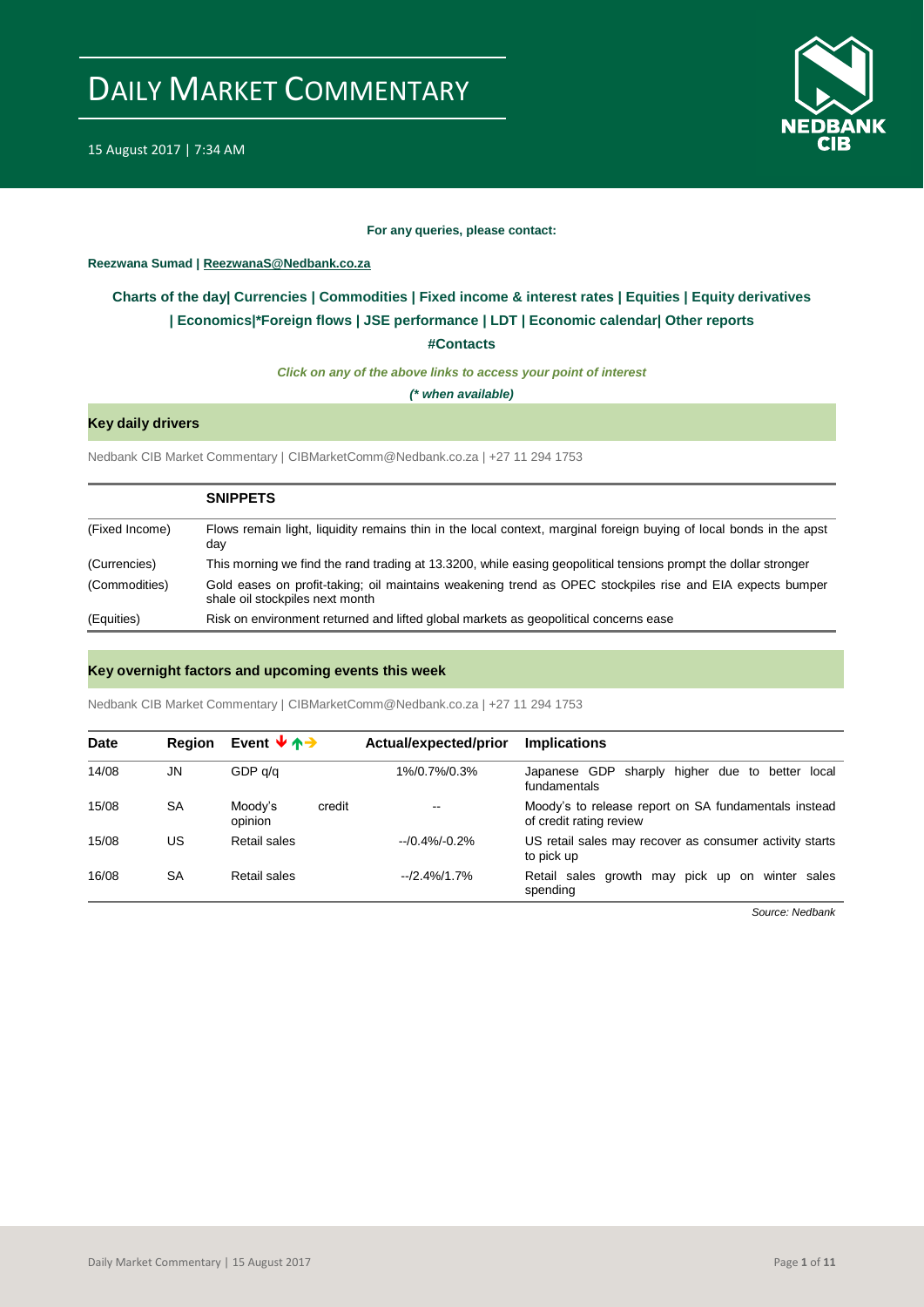

# <span id="page-1-0"></span>**Fixed income and interest rates [back to top](#page-0-0)** back to top

Bond flow sales |+2711 535 4021 | Corporate Money Markets | +2711 535 4007 | Business Bank Money Markets | +2711 535 4006

|                                 |               | Δ              | $\Lambda$        | $\Lambda$  | <b>Month</b> |
|---------------------------------|---------------|----------------|------------------|------------|--------------|
| <b>Bonds</b>                    | Last price    | 1 <sub>d</sub> | <b>MTD</b>       | <b>YTD</b> | trend        |
|                                 | $\frac{0}{0}$ | bps            | bps              | bps        |              |
| R203-0.1 yrs                    | 6.75          | $-6.10$        | $-18.70$         | $-95.20$   | ⊕            |
| R208-3.6 yrs                    | 7.50          | $-0.05$        | $-2.25$          | $-77.45$   | ⊕            |
| R186-9.3 yrs                    | 8.59          | $-0.10$        | $-2.60$          | $-31.70$   | ⊕            |
| R2048-30.5 yrs                  | 9.81          | $-0.05$        | $-4.45$          | 19.25      | ⇩            |
| <b>US 10 yr</b>                 | 2.25          | 3.15           | $-4.42$          | $-19.44$   | ⊕            |
| <b>UK 10 yr</b>                 | 1.07          | 0.90           | $-15.90$         | $-16.80$   | ⊕            |
| German 10 yr                    | 0.41          | 2.40           | $-13.70$         | 19.80      | ⊕            |
| Japan 10 yr                     | 0.05          | $-0.50$        | $-3.00$          | 0.70       | ⊕            |
|                                 |               | Δ              | Δ                | Δ          | <b>Month</b> |
| <b>Money Market</b>             | Last price    | 1 <sub>d</sub> | <b>MTD</b>       | <b>YTD</b> | trend        |
|                                 | %             | bps            | bps              | bps        |              |
| SA repo rate                    | 6.75          | 0.00           | 0.00             | $-25.00$   | ⇛            |
| SA prime rate                   | 10.25         | 0.00           | 0.00             | $-25.00$   |              |
| SA CPI (MTD = previous month)   | 5.10          |                | $-30.00$         |            | ⊕            |
| SA 3m JIBAR                     | 7.06          | 0.00           | $-1.70$          | $-30.00$   | ⊕            |
| SA 3m NCD                       | 7.05          | 0.00           | 0.00             | $-32.50$   |              |
| SA 6m NCD                       | 7.48          | 0.00           | 0.00             | $-50.00$   |              |
| SA 12m NCD                      | 7.78          | 0.00           | 2.50             | $-67.50$   | ⇑            |
| US 3m LIBOR                     | 1.31          | $-0.08$        | 0.36             | 31.63      | ⇑            |
| UK 3m LIBOR                     | 0.28          | $-0.13$        | $-0.65$          | $-8.70$    | ⊕            |
| Japan 3m LIBOR                  | $-0.04$       | $-0.84$        | $-2.06$          | 1.01       | ⊕            |
| Source: Bloomberg & Nedbank CIB | Time          |                | 2017/08/15 07:22 |            |              |

|                                    |               | Δ              | Δ                | Δ          | <b>Month</b> |
|------------------------------------|---------------|----------------|------------------|------------|--------------|
| <b>FRAs and Swaps</b>              | Last price    | 1 <sub>d</sub> | <b>MTD</b>       | <b>YTD</b> | trend        |
|                                    | $\frac{0}{0}$ | bps            | bps              | bps        |              |
| 3X6 FRA                            | 6.90          | 0.50           | 0.50             | $-49.50$   | ⇑            |
| 6X9 FRA                            | 6.73          | 1.50           | 2.50             | $-69.50$   | ⇑            |
| 9X12 FRA                           | 6.65          | 1.00           | 0.00             | $-80.00$   | ⇛            |
| <b>18X21 FRA</b>                   | 6.70          | $-0.50$        | $-2.50$          | $-83.50$   | ⊕            |
| SA 2yr Swap                        | 6.76          | 0.25           | $-0.70$          | $-70.10$   | ⊕            |
| SA 3yr Swap                        | 6.87          | 0.25           | $-0.20$          | $-69.10$   | ⇩            |
| SA 5yr Swap                        | 7.16          | $-1.00$        | $-1.50$          | $-65.10$   | ⊕            |
| SA 10yr Swap                       | 7.79          | $-1.00$        | $-5.00$          | $-53.60$   | ⊕            |
| SA 15yr Swap                       | 8.03          | $-1.75$        | $-3.35$          | $-45.50$   | ⊕            |
|                                    |               | $\Lambda$      | $\Lambda$        | $\Lambda$  | <b>Month</b> |
| <b>Spreads</b>                     | Last price    | 1 <sub>d</sub> | <b>MTD</b>       | <b>YTD</b> | trend        |
|                                    | $\frac{0}{0}$ | bps            | bps              | bps        |              |
| 2v10v                              | $-1.03$       | 1.25           | 4.30             | $-16.50$   | ⇑            |
| 3v10v                              | $-0.93$       | 1.25           | 4.80             | $-15.50$   | ⇑            |
| R <sub>186</sub> -R <sub>203</sub> | 1.84          | 6.00           | 16.10            | 63.50      | ⇑            |
| R2048-R186                         | 1.22          | 0.05           | $-1.85$          | 50.95      | ⊕            |
| 5y-R186                            | $-1.43$       | $-0.90$        | 1.10             | $-33.40$   | ⇑            |
| 10v-R186                           | $-0.80$       | $-0.90$        | $-2.40$          | $-21.90$   | ⊕            |
| 15y-R186                           | $-0.56$       | $-1.65$        | $-0.75$          | $-13.80$   | ⊕            |
| SA 5yr CDS spread - basis points   | 181.50        | 0.00           | $-2.00$          | $-33.50$   | ⊕            |
| Source: Bloomberg & Nedbank CIB    | Time          |                | 2017/08/15 07:22 |            |              |

#### **US 10 year yield**

#### **SA 10 year yield**



*Source: Bloomberg, Nedbank*

Daily Market Commentary | 15 August 2017 Page **2** of **11**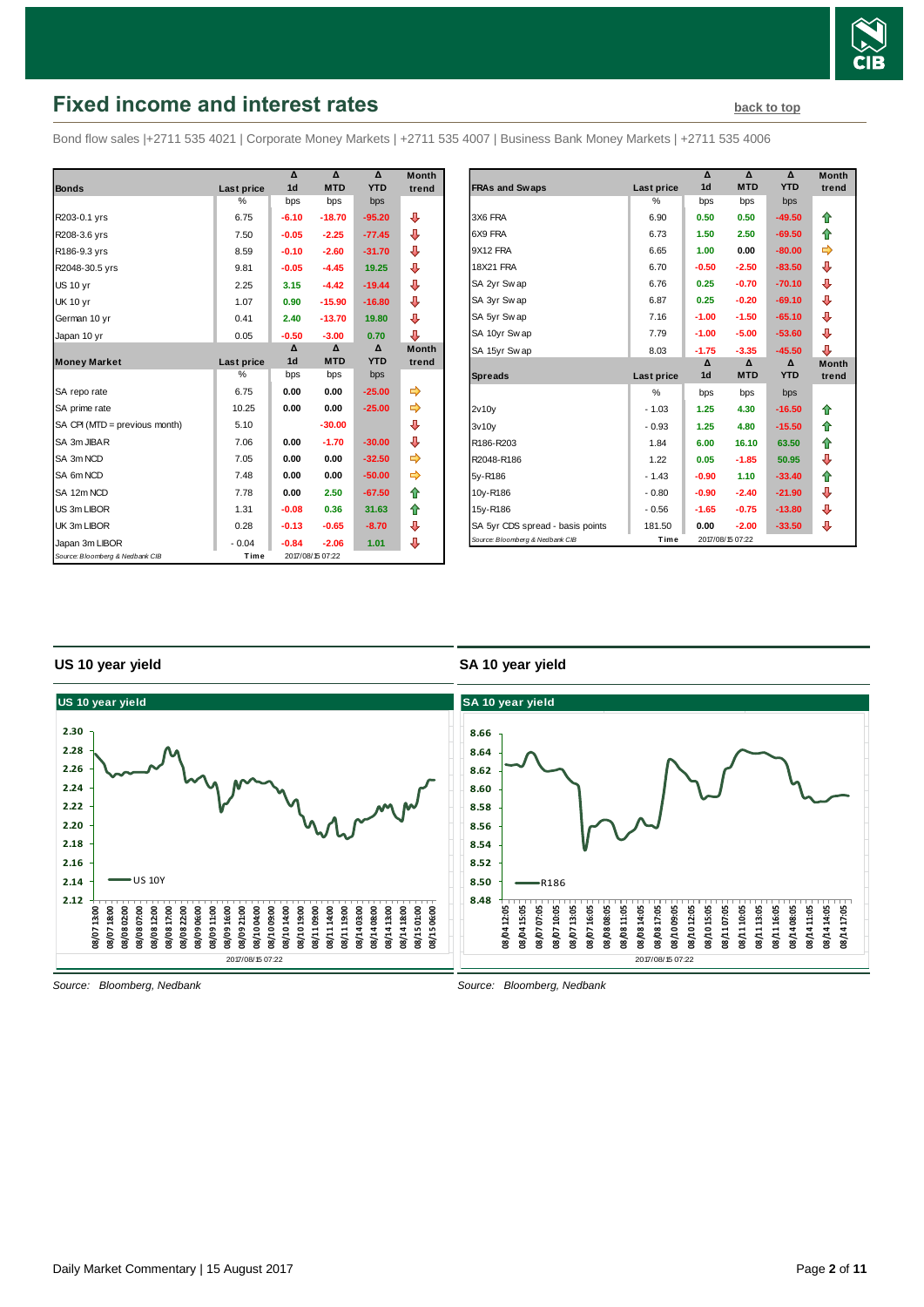

### <span id="page-2-0"></span>**Currencies [back to top](#page-0-0)**

Business Banking FX | +27 11 535 4003 | Corporate FX | +2711 535 4002 | Institutional FX | +2711 535 4005

- The local session opened with the rand trading in the mid 13.40's. The session was extremely quiet with very little flows or news headlines to mention. The rand traded in one direction for majority of the day, as exporters seem to dictate the direction of the local unit. We traded to a best level of 13.2675, closing the session around the 13.30's. Overnight saw the New York session just as subdued, as it traded between 13.2950 and 13.3400. This morning we find the rand trading at 13.3200.
- International markets saw Euro and Sterling unable to continue the strengthening patterns. After opening around 1.1810 and 1.3000, both majors closed at marginally weaker at 1.1785 and 1.2987 respectively. EURZAR is trading at 15.6950 and GBPZAR is trading at 17.2800.
- With the geopolitical tensions easing and the run for cover scenario subsiding, Gold weakened some \$10 since the close yesterday, currently trading at \$1275.
- Data releases scheduled for today, UK CPI and PPI releases, and US Retail sales later in the day. US retail sales should provide further clarity on consumer activity, and by default, economic activity in the near term.







*\*Please note that the sign on the % change reflects the change on the headline number. The narrative indicates the trend direction over the month. For trade in any of these currencies, contact our FX dealing desks*



**EUR/USD**



*Source: Bloomberg, Nedbank*

**USDZAR**

*Source: Bloomberg, Nedbank*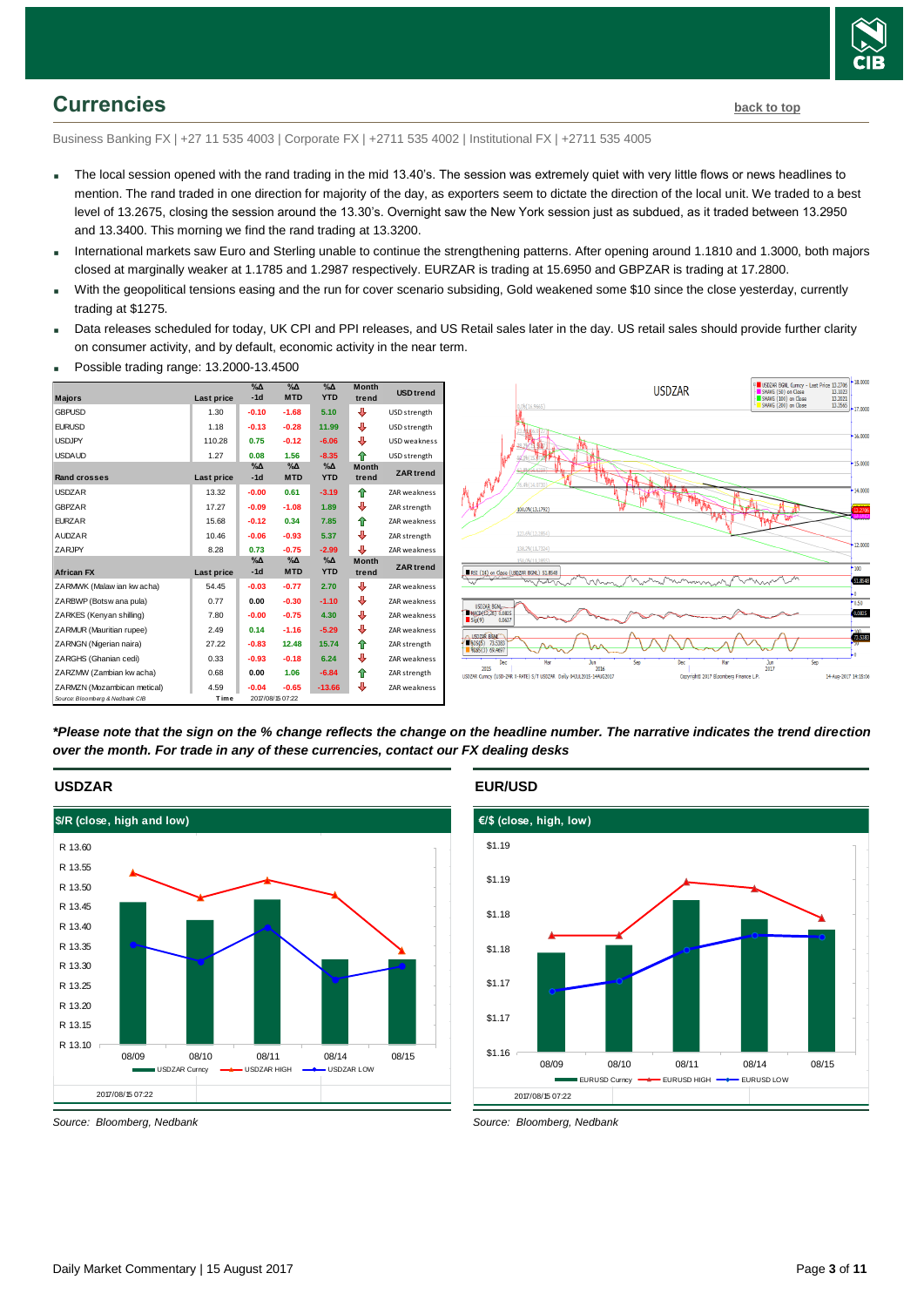

# <span id="page-3-0"></span>**Commodities [back to top](#page-0-0)**

Nedbank CIB Market Commentary | CIBMarketComm@Nedbank.co.za | +27 11 294 1753| +27 11 535 4038

- Bullion remained subdued over the course of the day, falling to a low of \$1280 as markets engage in some profit taking as the dollar strengthened on the back of easing geopolitical tensions. Gold will likely remain elevated in the near term if geopolitical unrest persists between the US and North Korea which may maintain safe haven buying. Unless we see sustained dollar strength, gold will likely remain bid.
- Oil remained close to its weekly low as OPEC continues to increase production. Even though the EIA reported a draw down in US inventories lately, the EIA has indicated that shale oil stockpiles and production will probably surge next month. Oil remains on the back foot, but may recover in the near term as asset managers and hedge funds have boosted bullish bets on oil.

| <b>Commodities</b>              | Last price | $\%$ $\Delta$<br>$-1d$ | $\%$ $\Delta$<br><b>MTD</b> | $\%$ $\Delta$<br><b>YTD</b> | <b>Month</b><br>trend |
|---------------------------------|------------|------------------------|-----------------------------|-----------------------------|-----------------------|
| Brent near future (\$)          | 50.80      | 0.14                   | $-3.51$                     | $-10.59$                    | ⊕                     |
| WTI crude (\$)                  | 47.62      | 0.06                   | $-5.08$                     | $-11.36$                    | ⊕                     |
| Gold spot (\$)                  | 1 275.16   | $-0.78$                | 0.57                        | 11.13                       | ⇑                     |
| Platinum spot (\$)              | 962.15     | $-1.06$                | 2.54                        | 6.54                        | ⇑                     |
| SA w hite maize spot (R)        | 1845.00    | $-2.17$                | 0.33                        | $-47.91$                    | ⇑                     |
| Source: Bloomberg & Nedbank CIB | Time       |                        | 2017/08/15 07:22            |                             |                       |

#### **SA white maize**



*Source: Bloomberg, Nedbank*



*Source: Bloomberg, Nedbank*

**Platinum vs Gold**

**Brent Crude vs West Texas Intermediate**



*Source: Bloomberg, Nedbank*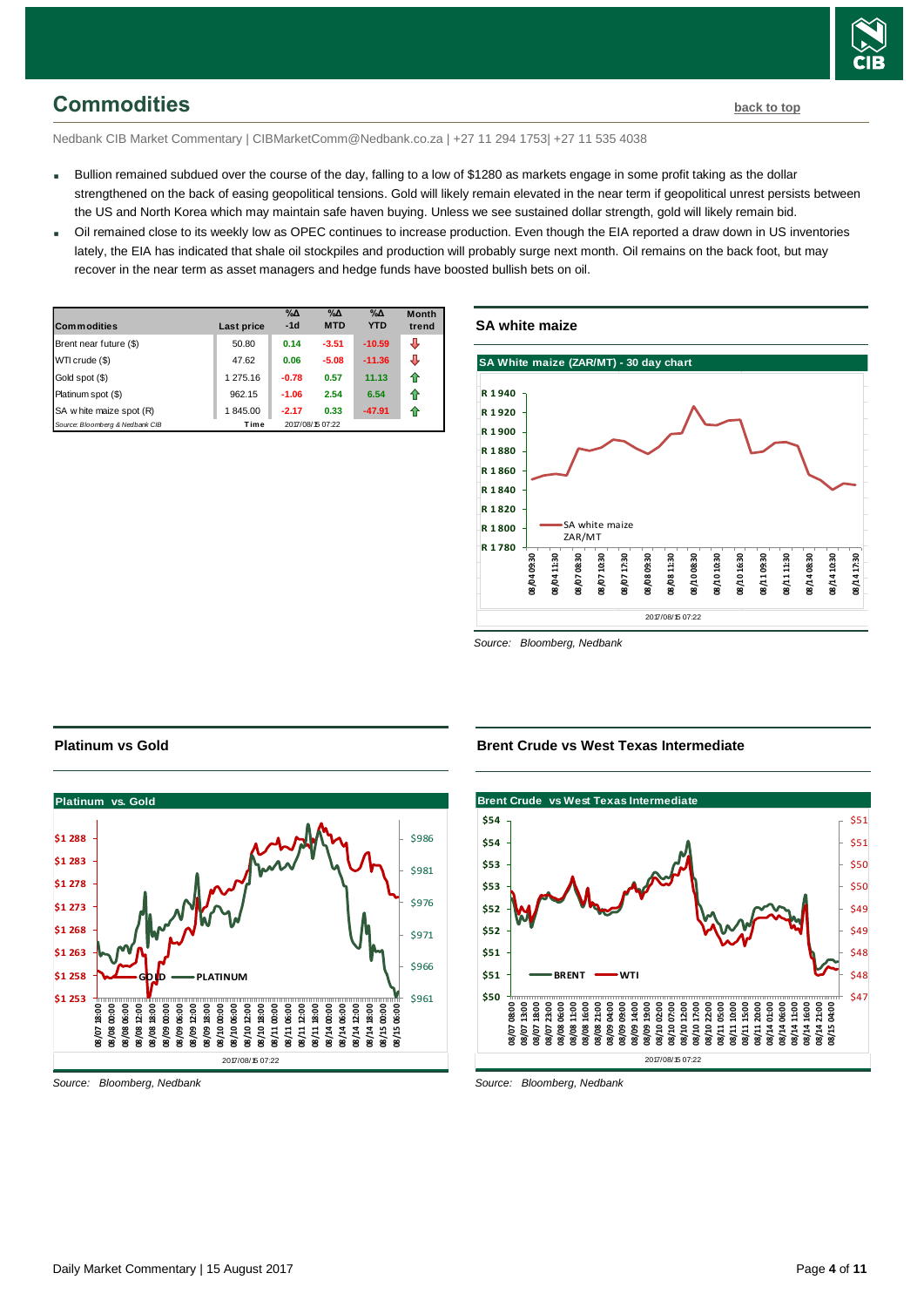# <span id="page-4-0"></span>**Equities [back to top](#page-0-0)**

Cash equities | +2711 535 4030/31

#### **South Africa**

 The Top40 snapped a 3 day losing streak and gained +0.7% tracking global markets higher. Resources gained +0.4%, financials added +0.3% and industrials climbed +0.9%. The rand weakened boosted rand hedges and resources. Naspers was the top performer gaining +2.9% contributing 289 of the 342 points the index rallied. KAP rose +3.4% after announcing pleasing set of financial results and Advtech gained after a positive trading statement. After trading in line with peers, Harmony was drilled after a trading statement revealed impairments and a provision for a possible silicosis class action. The value traded was R15.6 billion and the rand was trading around 13.30 to the US dollar at the close.

#### **UK/Europe**

 European markets clawed back some losses made the precious week and closed up +1%. Over the weekend, the US and China agreed that a nuclear free Korean peninsula was the ideal situation for all parties which spurred global markets. The Dax climbed +1.3%, the Cac rose +1.2% and the FTSE added +0.6%. In company news, RWE rallied 2% after it stated it would hit the upper range of it guidance forecast, Danone advanced after speculation they were a takeout target and Airbus rose as it is in talks to sell 48 helicopters to Iran.

#### **USA**

 US markets gapped up at the open and then traded in a narrow sideways direction for the remainder of the day and closed up +1%. Markets were fairly subdued and rose on easing geopolitical tension in the Korean peninsula and bottom picking from the pullback seen last week, the VIX pulled to around 12% on that news. The uptick was broad based and all the subsectors of the major indexes rose except energy stocks, real estate shares, semiconductor stocks and information technology stocks showed the most strength on the day. Of the 455 S&P500 companies that have reported, 68% have beaten on sales and 78% on earnings.

#### **Asia**

 Asian markets are taking the cue from Wall Street and extending gains from the previous session, the MSCI Asia Pacific ex-Japan is up +0.35%. Markets are still riding the crest of easing geopolitical tensions. The Australian markets is up led by real estate and telecommunication stocks while a pullback in Brent crude oil price has kept materials and energy stocks in the red. The increasing risk appetite is affecting the yen's safe haven status which has in turn supported the exporters and the index. Tencent is currently trading up +0.3% in Hong Kong this morning. Markets in India and South Korea are closed for a public holiday.

| <b>Developed Markets</b>        | Last price  | $\%$ $\Delta$<br>$-1d$ | $\sqrt{20}$<br><b>MTD</b> | $\%$ $\Delta$<br><b>YTD</b> | <b>Month</b><br>trend |
|---------------------------------|-------------|------------------------|---------------------------|-----------------------------|-----------------------|
| Dow Jones                       | 21 993.71   | 0.62                   | 0.47                      | 11.29                       | ⇑                     |
| Nasdag                          | 6 340.23    | 1.34                   | $-0.12$                   | 17.78                       | ⊕                     |
| S&P 500                         | 2 4 6 5.8 4 | 1.00                   | $-0.18$                   | 10.14                       | ⊕                     |
| DJ Eurostoxx 50                 | 3450.66     | 1.30                   | 0.04                      | 4.87                        | ⇑                     |
| <b>DAX</b>                      | 12 165.12   | 1.26                   | 0.39                      | 5.96                        | 合                     |
| CAC                             | 5 121.67    | 1.20                   | 0.55                      | 5.33                        | 合                     |
| <b>FTSE</b>                     | 7 353.89    | 0.60                   | $-0.25$                   | 2.95                        | ⊕                     |
| ASX200                          | 5760.50     | 0.53                   | 0.70                      | 1.67                        | ⇮                     |
| Nikkei 225                      | 19 777.44   | 1.23                   | $-0.74$                   | 3.47                        | ⊕                     |
| <b>MSCI World</b>               | 1952.58     | 0.77                   | $-0.43$                   | 11.50                       | ⊕                     |
|                                 |             | $\%$ $\Delta$<br>$-1d$ | %∆<br><b>MTD</b>          | %Δ<br><b>YTD</b>            | <b>Month</b>          |
| <b>Emerging Markets</b>         | Last price  |                        |                           |                             | trend                 |
| Hang Seng                       | 27 362.96   | 0.41                   | 0.14                      | 24.37                       | ⇑                     |
| Shanghai                        | 3 258.90    | 0.67                   | $-0.43$                   | 5.00                        | ⊕                     |
| Brazil Bovespa                  | 68 284.66   | 1.37                   | 3.59                      | 13.38                       | ⇑                     |
| India - NSE                     | 31 449.03   | 0.75                   | $-3.28$                   | 18.11                       | ⊕                     |
| Russia Micex                    | 1951.75     | 0.36                   | 1.68                      | $-12.58$                    | ⇑                     |
| <b>MSCI Emerging</b>            | 1 053.65    | 1.04                   | $-1.18$                   | 22.20                       | ⊕                     |
|                                 |             | $\%$ $\Delta$          | %∆                        | %∆<br><b>YTD</b>            | <b>Month</b>          |
| <b>SA Indices</b>               | Last price  | $-1d$                  | <b>MTD</b>                |                             | trend                 |
| <b>JSE All Share</b>            | 55 465.65   | 0.56                   | 0.47                      | 9.50                        | ⇑                     |
| Top 40                          | 49 108.55   | 0.70                   | 0.48                      | 11.86                       | ⇑                     |
| Resi 10                         | 34 576.00   | 0.42                   | 0.39                      | 7.68                        | ⇑                     |
| Indi 25                         | 74 991.84   | 0.88                   | 0.20                      | 16.66                       | ⇮                     |
| Fini 15                         | 15 487.31   | 0.28                   | 1.54                      | 2.71                        | ⇑                     |
| Source: Bloomberg & Nedbank CIB | Time        |                        | 2017/08/15 07:22          |                             |                       |

#### **Short-term performance of SA equity indices**



<span id="page-4-1"></span>*Source: Bloomberg, Nedbank*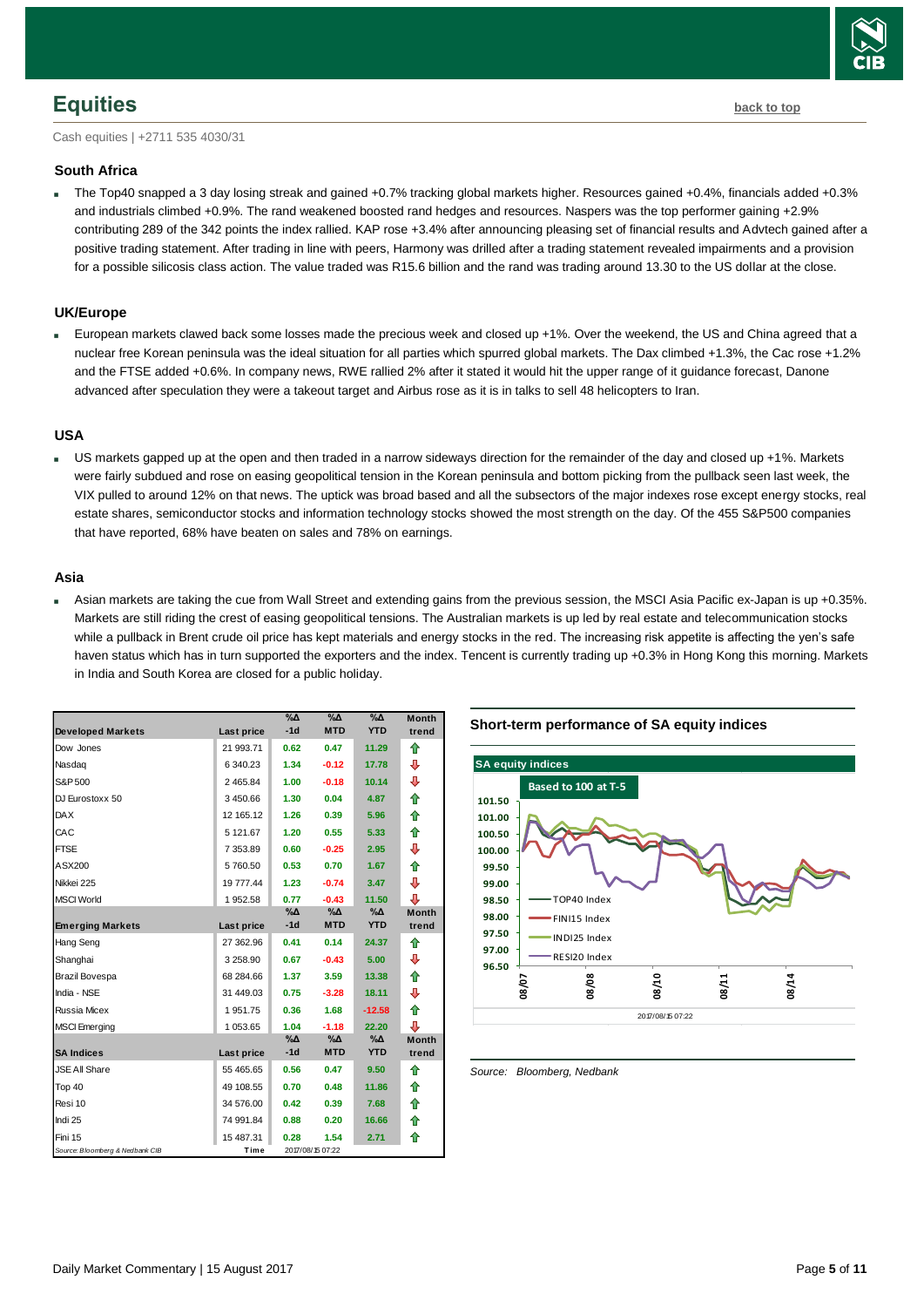# <span id="page-5-0"></span>**Last day to trade back to the contract of the contract of the contract of the contract of the contract of the contract of the contract of the contract of the contract of the contract of the contract of the contract of t**

Susan Correia [| Scorreia@Nedbankcapital.co.za](mailto:Scorreia@Nedbankcapital.co.za) | +27 11 295 8227

| Share code     | Share name                          | Dividend / interest rate |
|----------------|-------------------------------------|--------------------------|
| 15 August 2017 |                                     |                          |
| <b>BTI</b>     | <b>British American Tobacco Plc</b> | dividend @ $960.590$ cps |
| <b>FGL</b>     | Finbond Group Ltd                   | dividend $@$ 291cps      |
| KIO            | Kumba Iron Ore Ltd                  | dividend $@$ 1597cps     |
| <b>TWR</b>     | Tower Property Fund Ltd             | dividend $@38.676410cps$ |
| <b>BTI</b>     | British American Tobacco Plc        | dividend @ 960.590cps    |
| <b>FGL</b>     | Finbond Group Ltd                   | dividend @ 291cps        |

*Source: JSE*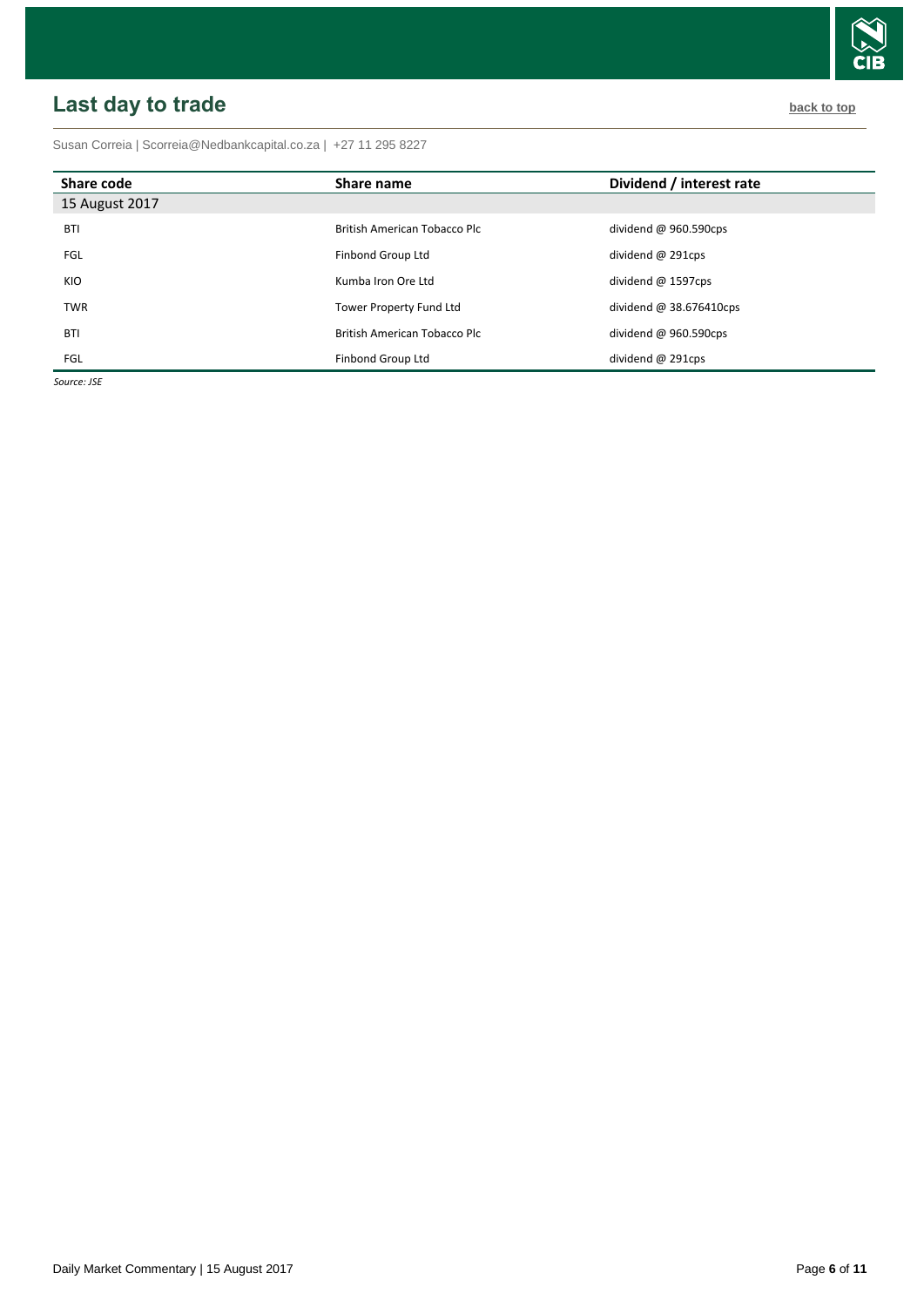# **JSE performance [back to top](#page-0-0) back to top**

Nedbank CIB Market Commentary | CIBMarketComm@Nedbank.co.za | +27 11 294 1753

| <b>Top40 constituents</b>             | Last price | %Δ<br>-1d         | %Δ<br><b>MTD</b>  | %Δ<br><b>YTD</b> | Month<br>trend |
|---------------------------------------|------------|-------------------|-------------------|------------------|----------------|
| AGL: Anglo American Plc               | 217.36     | 1.19              | 0.28              | 11.41            | ⇑              |
| ANG: Anglogold Ashanti Ltd            | 132.79     | 1.84              | $-0.23$           | $-12.97$         | ⊕              |
| APN: Aspen Pharmacare Holdings Lt     | 272.01     | $-1.33$           | $-1.54$           | $-4.08$          | ⊕              |
| <b>BGA: Barclays Africa Group Ltd</b> | 148.97     | 0.51              | 3.02              | -11.69           | ⇑              |
| BID: Bid Corp Ltd                     | 310.77     | $-1.66$           | $-1.76$           | 26.77            | ⊕              |
| BIL: Bhp Billiton Plc                 | 235.74     | 1.26              | $-1.62$           | 7.80             | ⊕              |
| BTI: British American Tobacco Plc     | 837.50     | $-1.25$           | 1.49              | 7.56             | ⇑              |
| <b>BVT: Bidvest Group Ltd</b>         | 171.94     | $-0.24$           | 2.53              | $-5.14$          | ⇑              |
| CFR : Financiere Richemont-Dep Rec    | 115.90     | 0.39              | 3.34              | 27.73            | ⇑              |
| CPI: Capitec Bank Holdings Ltd        | 852.23     | 0.26              | $-0.88$           | 22.62            | ⊕              |
| DSY: Discovery Ltd                    | 145.46     | 0.32 <sub>1</sub> | 3.67              | 27.04            | ⇑              |
| FFA: Fortress Income Fund Ltd-A       | 17.38      | $-0.11$           | $-1.42$           | 4.89             | ┺              |
| FFB: Fortress Income Fund Ltd         | 39.30      | 1.13              | 2.88              | 21.56            | ⇑              |
| <b>FSR: Firstrand Ltd</b>             | 54.50      | 0.65              | 5.09              | 2.50             | ⇑              |
| GFI: Gold Fields Ltd                  | 54.14      | $-1.42$           | 2.19              | 24.20            | n              |
| GRT : Grow thpoint Properties Ltd     | 24.95      | 0.28              | 0.69              | $-3.63$          | ⇑              |
| INL: Investec Ltd                     | 99.33      | 0.08              | 0.79              | 9.45             | ⇑              |
| <b>INP:</b> Invested Plc              | 99.36      | $-0.40$           | $-0.22$           | 9.49             | ⊕              |
| <b>ITU:</b> Intu Properties Plc       | 43.42      | 0.16              | $-2.41$           | $-7.58$          | ⊕              |
| LHC: Life Healthcare Group Holdin     | 25.85      | 0.00              | 2.17              | -14.77           | ⇑              |
| MEI: Mediclinic International Plc     | 128.51     | $-0.07$           | 0.21              | $-1.15$          | ⇑              |
| MND: Mondi Ltd                        | 346.90     | $-0.80$           | 1.37              | 23.90            | ⇑              |
| MNP: Mondi Plc                        | 347.00     | $-0.82$           | 0.43              | 24.50            | ⇑              |
| MRP: Mr Price Group Ltd               | 176.85     | 0.62              | 2.15              | 10.84            | ⇑              |
| MTN: Mtn Group Ltd                    | 120.50     | 0.04              | 1.70              | $-4.49$          | ⇑              |
| NED: Nedbank Group Ltd                | 225.94     | 0.96              | 3.14              | $-5.12$          | ⇑              |
| NPN: Naspers Ltd-N Shs                | 2 845.00   | 2.91              | $-2.18$           | 41.25            | ⊕              |
| NTC: Netcare Ltd                      | 25.50      | 0.63              | 3.87              | -19.91           | ⇑              |
| OML: Old Mutual Plc                   | 34.20      | $-0.70$           | 0.21              | $-0.70$          | €              |
| RDF: Redefine Properties Ltd          | 10.69      | 0.19              | $-0.74$           | $-4.47$          | J              |
| REI: Reinet Investments Sa-Dr         | 28.63      | $-1.11$           | 2.76              | 6.83             | ⇑              |
| REM: Remgro Ltd                       | 220.00     | $-0.16$           | 2.92 <sub>1</sub> | $-1.37$          | ⇑              |
| RMH: Rmb Holdings Ltd                 | 65.49      | 0.31              | 2.99              | $-1.37$          | ⇑              |
| SAP: Sappi Limited                    | 86.81      | $-0.22$           | $-0.57$           | -3.49            | ⇩              |
| SBK: Standard Bank Group Ltd          | 163.00     | 0.93              | $-0.45$           | 7.41             | ⇩              |
| SHP: Shoprite Holdings Ltd            | 197.58     | 0.04              | $-2.03$           | 15.23            | ⊕              |
| SLM: Sanlam Ltd                       | 68.65      | 0.41              | 3.47              | 9.14             |                |
| SNH: Steinhoff International H Nv     | 67.01      | -0.45             | 1.53              | -5.99            | ✿              |
| SOL: Sasol Ltd                        | 406.50     | $-0.85$           | 2.39              | 1.91             | ⇑              |
| TBS: Tiger Brands Ltd                 | 402.50     | $-0.12$           | 0.75              | 1.17             | ⇑              |
| TRU: Truw orths International Ltd     | 78.00      | 0.21              | 3.17              | -2.10            |                |
| VOD: Vodacom Group Ltd                | 182.29     | 0.68              | 2.37              | 19.61            | ⇑              |
| WHL: Woolw orths Holdings Ltd         | 64.40      | -0.08             | 2.22              | $-9.32$          | ⋒              |
| Source: Bloomberg & Nedbank CIB       | Time       |                   | 2017/08/15 07:22  |                  |                |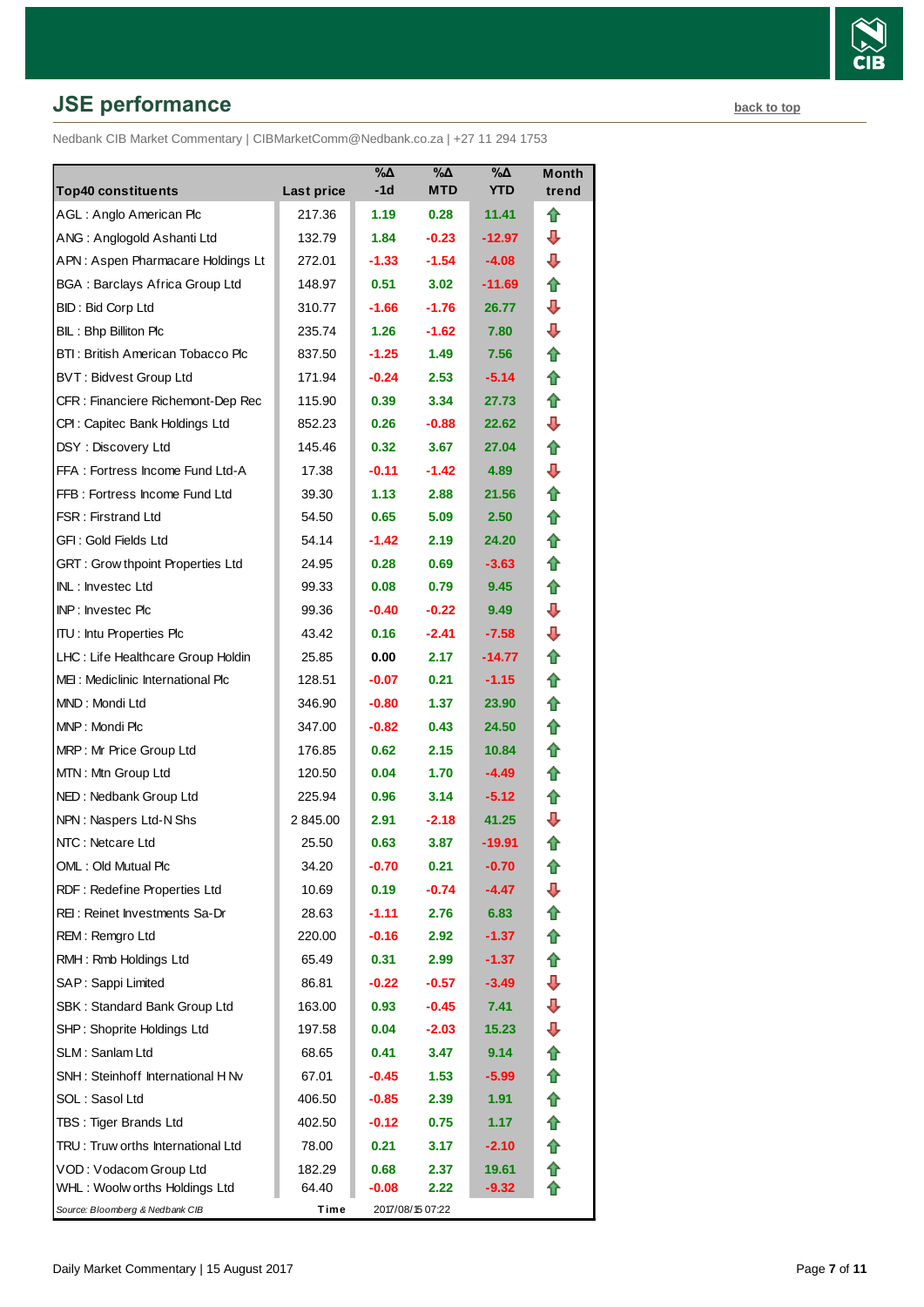

<span id="page-7-0"></span>Nedbank CIB Market Commentary | CIBMarketComm@Nedbank.co.za | +27 11 294 1753

- Last week saw outflows of R2.6 billion of foreign capital, of which a majority was due to outflows from the bond market. Flows into the equity market was also particularly lacklustre, with a month to date outflow of R3.3 billion, and bonds showed an outflow of R3.1 billion.
- The YTD trend continues to move between gains and losses and currently stands at an outflow of R1.1 billion. Foreign flows remain at the mercy of foreign investors. Sentiment is extremely important in enticing foreign purchases of bonds.
- Currently, flows are being supported by yield-seeking momentum. Once this turns, SA will likely see sharp outflows of capital from both the bonds and equity market, as SA markets tends to be amongst the most liquid of its EM peers.

|                                            | borroo dira oquity mantol, do or timantolo tondo to bo diriongol tho moot ilquid or ito Em pooro. |                      |                            |
|--------------------------------------------|---------------------------------------------------------------------------------------------------|----------------------|----------------------------|
| SA equities and bonds (bn)                 | <b>Week to 11 Aug 2017</b>                                                                        | Month to 11 Aug 2017 | <b>Year to 11 Aug 2017</b> |
| Foreign flows into SA equity<br>market     | -R 0.086                                                                                          | -R 3.274             | -R 47.712                  |
| flows into SA<br>bond<br>Foreign<br>market | -R 2.558                                                                                          | $-R$ 3.101           | R46.626                    |
| Total foreign flow s                       | $-R$ 2.644                                                                                        | -R 6.375             | -R 1.086                   |
| Source: Bloomberg                          | 2017/08/15 07:22                                                                                  |                      |                            |

#### **Foreign equity flows: 5-day history**



### **Net Foreign Flows: Bonds (R'000)**  2017/08/15 07:22 -R 2 500 000 -R 2 000 000 -R 1 500 000 -R 1 000 000 -R 500 000  $R<sub>0</sub>$ R 500 000 R 1 000 000 08/07 08/08 08/10 08/11 08/14 SABO INDEX

*Source: Bloomberg, Nedbank*

*Source: Bloomberg, Nedbank*

**Foreign bond flows: 5-day history**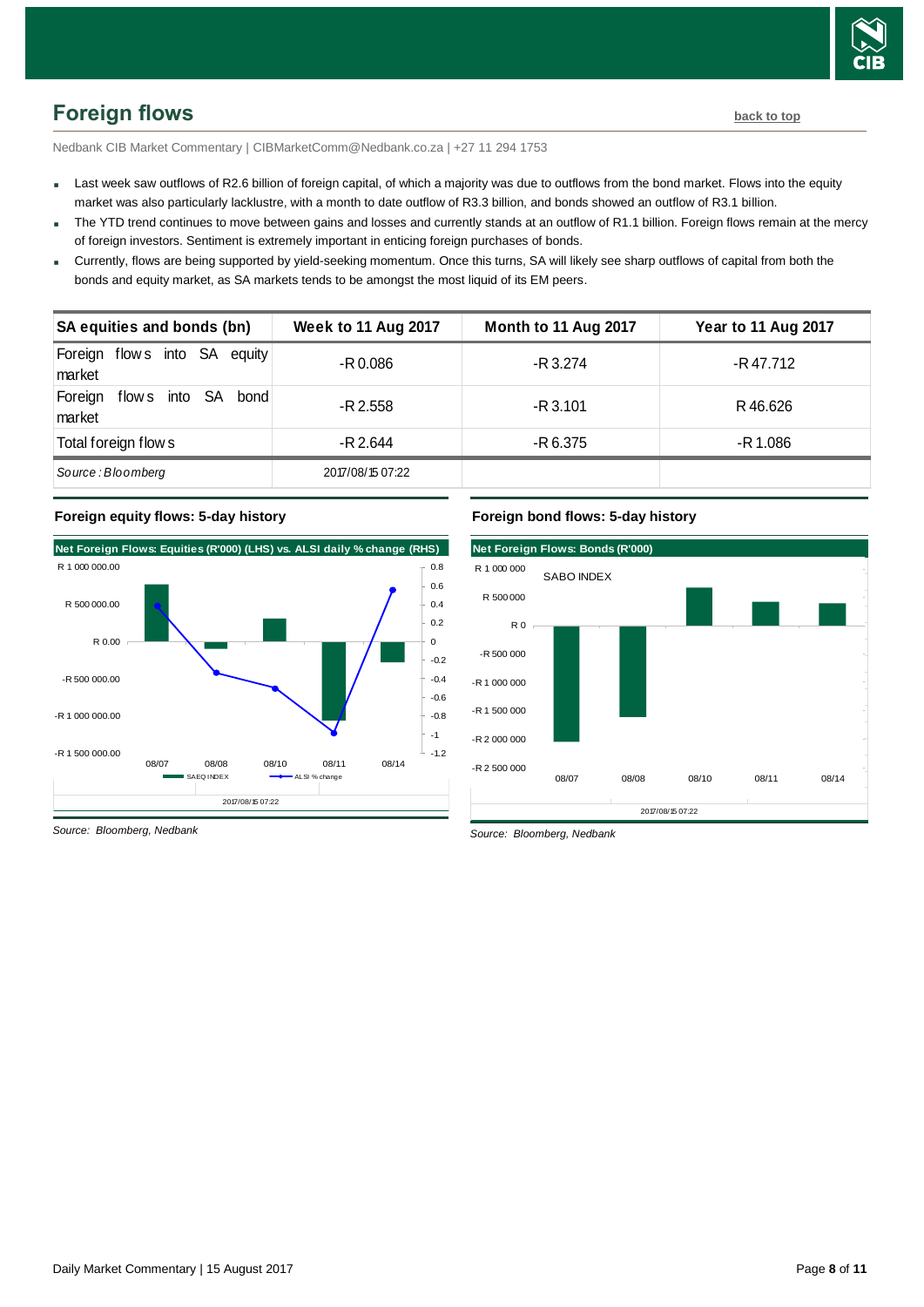

# <span id="page-8-0"></span>**Economic calendar [back to top](#page-0-0)**

Nedbank CIB Market Commentary | CIBMarketComm@Nedbank.co.za | +27 11 294 1753

|                   | <b>Country Event</b> |                                  | Period        | <b>Survey</b>   | <b>Actual</b>            | Prior            | <b>Revised</b> |
|-------------------|----------------------|----------------------------------|---------------|-----------------|--------------------------|------------------|----------------|
| 14-August         |                      |                                  |               |                 |                          |                  |                |
| 01:50 AM          | <b>JN</b>            | GDP SA QoQ                       | 2Q P          | 0.60%           | 1.00%                    | 0.30%            | 0.40%          |
| 01:50 AM          | JN                   | GDP Annualized SA QoQ            | 2QP           | 2.50%           | 4.00%                    | 1.00%            | 1.50%          |
| 04:00 AM          | <b>CH</b>            | <b>Industrial Production YoY</b> | JUL           | 7.10%           | 6.40%                    | 7.60%            |                |
| 04:00 AM          | <b>CH</b>            | <b>Retail Sales YoY</b>          | JUL           | 10.80%          | 10.40%                   | 11.00%           |                |
| 11:00 AM          | EC                   | Industrial Production WDA YoY    | <b>JUN</b>    | 2.80%           | 2.60%                    | 4.00%            | 3.90%          |
| 15-August         |                      |                                  |               |                 |                          |                  |                |
| 12:00 AM          | <b>CH</b>            | Aggregate Financing CNY          | <b>JUL</b>    | CNY 1000b       | CNY 1776b                | <b>CNY 1780b</b> |                |
| 12:00 AM          | <b>CH</b>            | Money Supply M2 YoY              | <b>JUL</b>    | 9.50%           | 9.40%                    | 9.40%            |                |
| 12:00 AM          | <b>CH</b>            | New Yuan Loans CNY               | JUL           | <b>CNY 800b</b> | CNY 1540b                | CNY 1540b        |                |
| 06:30 AM          | <b>JN</b>            | <b>Industrial Production YoY</b> | JUN F         |                 | 5.50%                    | 4.90%            |                |
| 08:00 AM          | <b>GE</b>            | <b>GDP NSA YoY</b>               | 2QP           | 0.60%           |                          | 2.90%            |                |
| 08:00 AM          | <b>GE</b>            | GDP SA QoQ                       | 2QP           | 0.70%           | $\blacksquare$           | 0.60%            |                |
| 10:30 AM          | UK                   | CPI YoY                          | <b>JUL</b>    | 2.70%           | $\blacksquare$           | 2.60%            |                |
| 10:30 AM          | UK                   | PPI Input NSA YoY                | JUL           | 6.90%           |                          | 9.90%            |                |
| 02:30 PM          | US                   | Retail Sales Advance MoM         | JUL           | 0.30%           | $\overline{\phantom{a}}$ | $-0.20%$         |                |
| 10:00 PM          | <b>US</b>            | Net Long-term TIC Flow s         | <b>JUN</b>    |                 | $\blacksquare$           | <b>USD 91.9b</b> |                |
| 10:00 PM          | <b>US</b>            | Total Net TIC Flow s             | <b>JUN</b>    |                 | $\blacksquare$           | <b>USD 57.3b</b> |                |
| 16-August         |                      |                                  |               |                 |                          |                  |                |
| 10:30 AM          | UK                   | ILO Unemployment Rate 3Mths      | <b>JUN</b>    | 4.50%           | $\blacksquare$           | 4.50%            |                |
| 11:00 AM          | EC                   | GDP SA QoQ                       | 2QP           | 0.60%           | $\blacksquare$           | 0.60%            |                |
| 11:00 AM          | EC                   | GDP SA YoY                       | 2QP           | 2.10%           | $\blacksquare$           | 2.10%            |                |
| 01:00 PM          | <b>SA</b>            | <b>Retail Sales Constant YoY</b> | <b>JUN</b>    | 2.30%           | $\blacksquare$           | 1.70%            |                |
| 02:30 PM          | <b>US</b>            | <b>Building Permits</b>          | <b>JUL</b>    | 1250k           | $\blacksquare$           | 1275k            |                |
| 02:30 PM          | US                   | <b>Building Permits MoM</b>      | JUL           | $-1.96%$        | $\blacksquare$           | 9.20%            |                |
| 02:30 PM          | <b>US</b>            | <b>Housing Starts</b>            | <b>JUL</b>    | 1220k           | $\blacksquare$           | 1215k            |                |
| 02:30 PM          | <b>US</b>            | Housing Starts MoM               | JUL           | 0.41%           |                          | 8.30%            |                |
| 08:00 PM          | <b>US</b>            | <b>FOMC Meeting Minutes</b>      | <b>JUL 26</b> |                 |                          | 0                |                |
| Source: Bloomberg |                      | 2017/08/15 07:21                 |               |                 |                          |                  |                |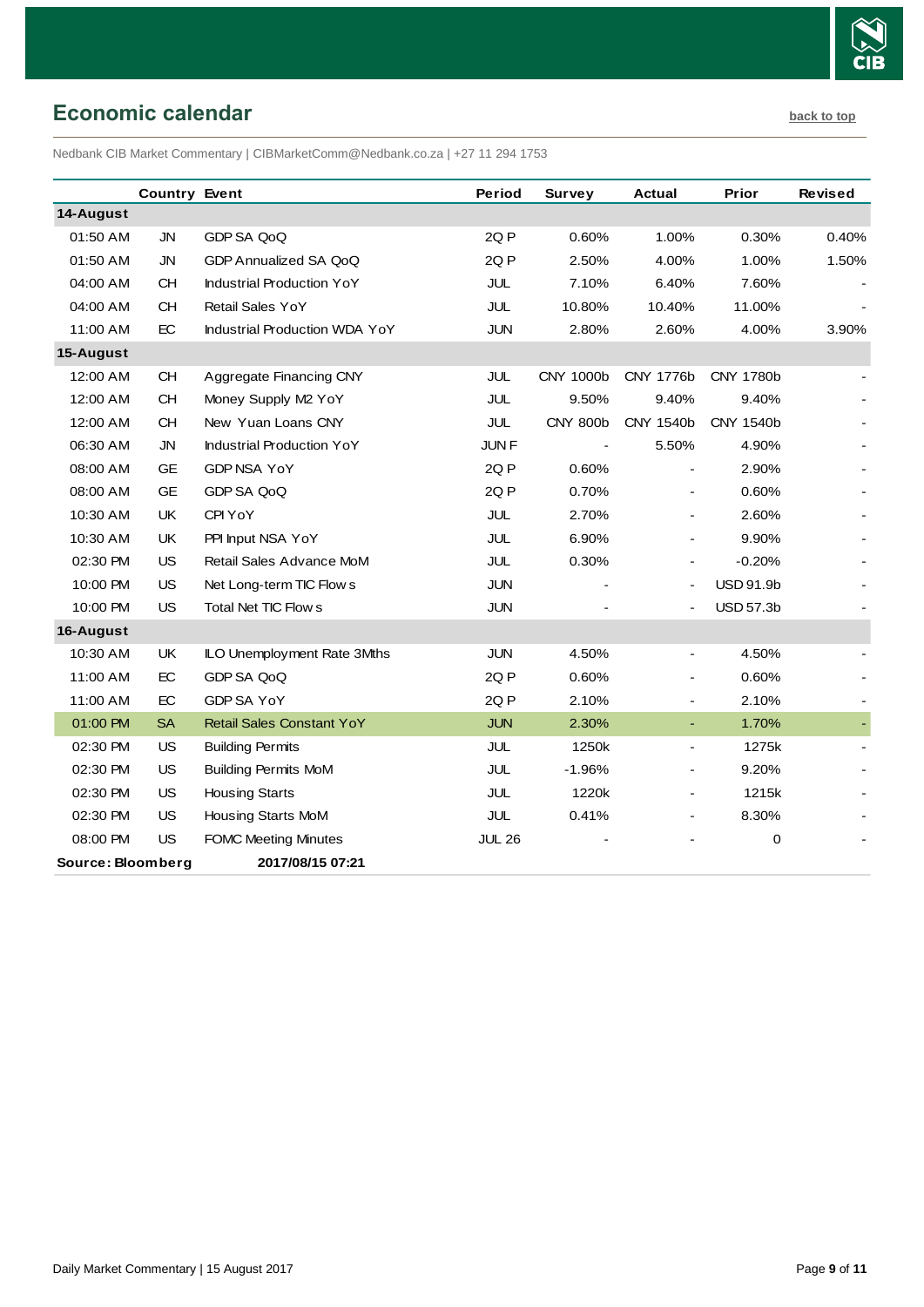

# <span id="page-9-0"></span>**Contacts**

**Treasury: Economic Analyst Reezwana Sumad** (011) 294 1753

**ALM Portfolio Management** (011) 535 4042

**Equities Sales and Distribution** (011) 535 4030/31

**Forex Institutional Sales Desk** (011) 535 4005

**Interest Rate Swaps & FRA's Trading** (011) 535 4004

**Money Market Institutional Sales Desk** (011) 535 4008

**Bond Trading** (011) 535 4021

**Forex Business Banking Sales Desk** (011) 535 4003

**Forex Retail Sales Desk** (011) 535 4020

**Money Market Business Banking Sales Desk** (011) 535 4006

**Non Soft & Soft Commodities Trading** (011) 535 4038

**Credit Derivatives**  (011) 535 4047

**Forex Corporate Sales Desk** JHB (011) 535 4002; DBN (031) 327 3000; CTN (021) 413 9300

**Inflation Trading** (011) 535 4026

**Money Market Corporate Sales Desk** JHB (011) 535 4007; DBN (031) 327 3000; CTN (021) 413 9300

**Preference shares desk** (011) 535 4072